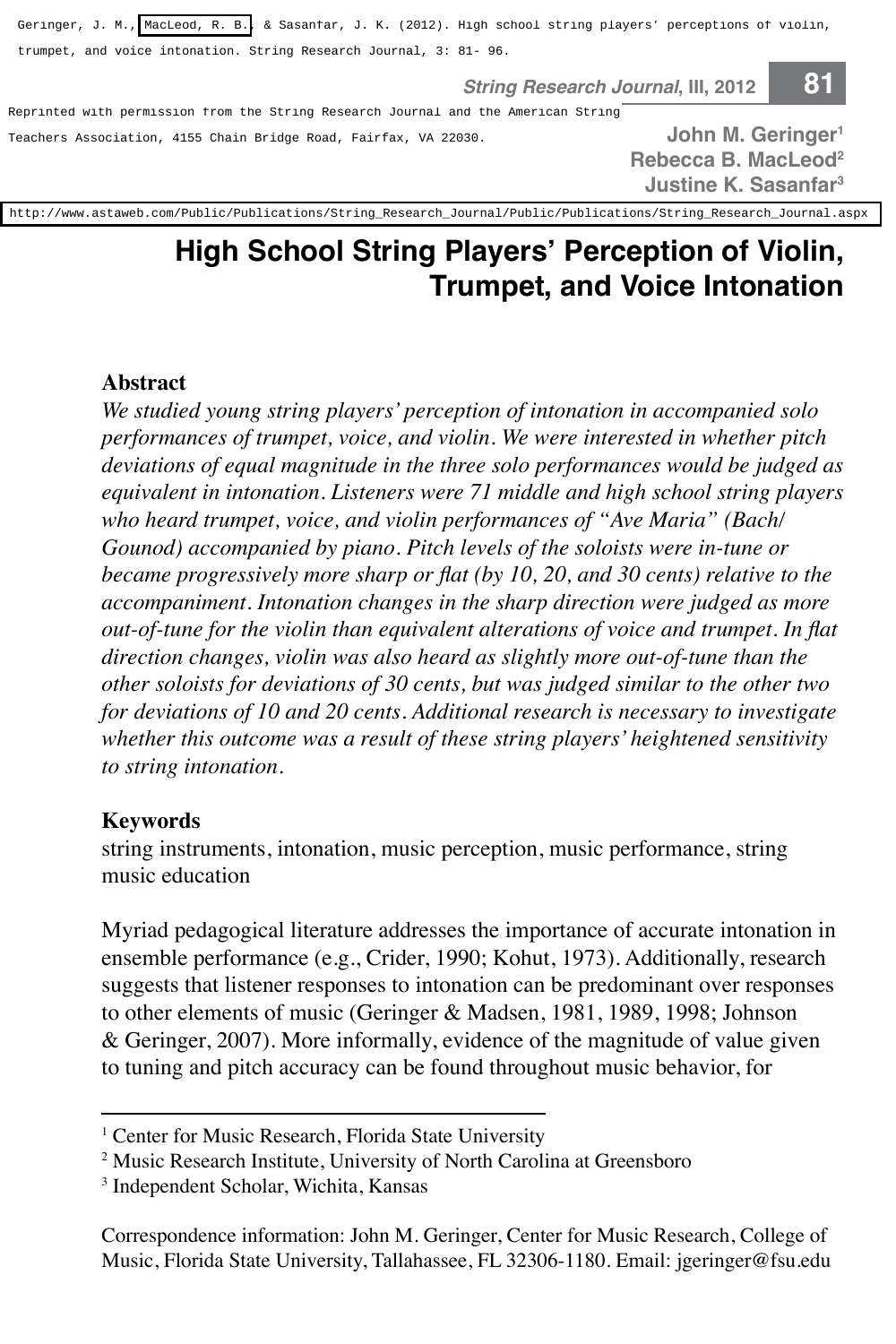# **82 Geringer, MacLeod & Sasanfar**

example: soloists, chamber and large ensembles tune before performing; music contests and festivals at all levels include intonation ratings on adjudication forms; performers evaluate new instruments on the basis of tone and intonation tendencies; teachers instruct students in alternate key or finger combinations to produce sometimes subtle pitch variations; and so on.

Acousticians, psychologists, and music educators have conducted a large number of studies in pitch perception and performance. For example, Geringer and Madsen (1987) summarized just one series of 16 studies relevant to both applied and experimental settings. Reports have addressed abilities from perspectives of both listener and performer. Accuracy in pitch discrimination and performance has been greater among more musically experienced and older participants (Duke, 1985; Geringer, 1983; Madsen, Edmonson, & Madsen, 1969). In general, musicians have shown greater acuity in detecting pitch deviations in the direction of flatness and indicate an overall preference for performances that are slightly sharp (Geringer & Madsen, 1981, 1989; Madsen, Edmonson, & Madsen, 1969; Madsen & Geringer, 1976, 1981). Further, investigators have noted the tendency to perform with sharp rather than flat deviation in many contexts (Geringer, 1978; Geringer & Madsen, 1987; Geringer & Witt, 1985; Kantorski, 1986; Madsen, 1974; Morrison, 2000; Salzberg, 1980; Sogin, 1989; Yarbrough, Morrison, & Karrick, 1997), although in some contexts a flatness tendency was noted (Brittin, 1993; Duke, 1985).

Substantial evidence exists that tone quality and intonation may interact in listeners' perception, and problems in one area may be confused with errors in the other (Geringer, Madsen, & Dunnigan, 2001; Madsen & Geringer, 1981). For example, listener responses have indicated a propensity to associate sharper intonation with "brighter" tone qualities and flatter intonation with "darker" tone qualities (Geringer & Worthy, 1999; Wapnick & Freeman, 1980; Worthy, 2000). In two studies of tuning performance, timbre affected the ability to match pitch (Ely, 1992; Greer, 1970). More recently, Byo, Schlegel, and Clark (2011) investigated timbre and octave of tuning stimuli on tuning accuracy of high school wind players. Tuning responses were least in-tune to the tuba tones compared to clarinet, flute, and oboe tones, even though most participants reported that tuning to the tuba was the most common method used when tuning their ensembles.

A number of researchers have documented that vibrato influences pitch perception, and some musicians have suggested that vibrato masks intonation errors (Metfessel, 1932). Yoo, Sullivan, Moore, and Fujinaga (1998) reported that listeners required more time to determine the pitch of violin vibrato tones compared to non-vibrato tones. Van Besouw, Brereton, and Howard (2008) found that advanced musicians judged the "range of acceptable tuning" as approximately 10 cents greater for vibrato tones than for non-modulated tones. Recently, Geringer, MacLeod, Madsen, and Napoles (2012) showed that music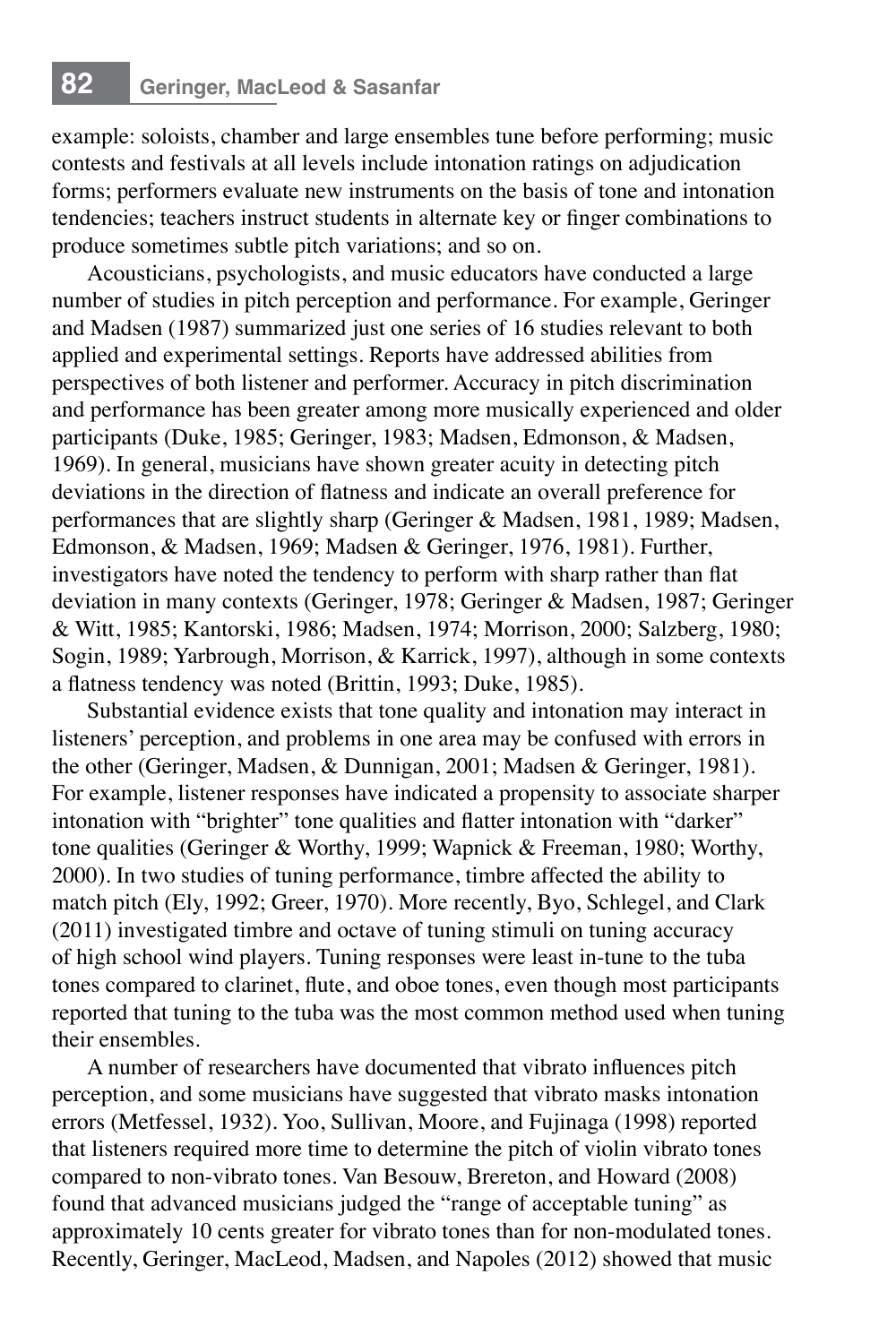stimuli were heard as more out of tune when there was no vibrato compared to vibrato performances.

Of particular concern for string teachers and players is the pitch actually heard in vibrato tones. Early investigations of vibrato pitch used electronic sound sources rather than acoustical instruments. These studies showed that perceived pitch corresponds very closely to the mean of the frequency-modulated sound (Seashore, 1938). One study, however, noted that in very wide modulations (whole-tone or greater), perceived pitches corresponded to the geometric mean, slightly lower than the arithmetic mean (Shonle & Horan, 1980). In subsequent studies that used acoustic string instruments, perceived pitch of vibrato tones also corresponded very closely to the arithmetic mean of the vibrato (Brown & Vaughn, 1996; Geringer, MacLeod, & Allen, 2010), although vibrato tones may be heard a few cents (2-3) lower than non-vibrato tones of the same mean frequency (Geringer, MacLeod, & Ellis, in press).

A few researchers have noted possible differences in perception of intonation between different instruments as well as voice. Vurma and Ross (2006) found that trumpet and voice tones were judged as sharper than viola tones with the same fundamental frequency. Loosen (1995) investigated effects of experience performing on specific instruments on perception of accurate tuning. He reported that violinists tend to prefer sharper tuning of scales (closer to Pythagorean tuning) compared to pianists who preferred equal-tempered scales.

Loosen's 1995 results appear consistent with studies of intonation using string performers. Greene (1937) analyzed performances of six professional violinists and found that cent deviations fit closer to Pythagorean tuning than just or equal-tempered intonation. Nickerson (1949) found similar tendencies with a professional string quartet, in that performances most closely approached Pythagorean tuning, but concluded that performers did not completely conform to any of the tuning systems. This conclusion also corresponds with Loosen's 1993 study, in which violinists performed in-between Pythagorean and equal temperament tuning. Kopiez (2003) found evidence of a "burn in" effect demonstrated by two professional trumpet players. Their performances were closer to equal temperament than just intonation, which Kopiez attributed to long-term intonation practice with equal temperament.

Geringer et al. (2012) compared music majors' discrimination of intonation in *unaccompanied* melodies performed by trumpet, violin, and voice. They also examined whether there were differences between timbres in melodies performed with and without vibrato. Across all non-vibrato stimuli, violin was judged as more out-of-tune than voice and trumpet whether melodic intervals were in-tune, flat, or sharp. Melodies performed using vibrato were judged somewhat differently. Violin was judged as least in-tune for intervals mistuned in the flat direction, trumpet was heard as least in-tune for intervals mistuned sharp, and voice was perceived least in-tune when the intervals were in-tune (relative to equal temperament).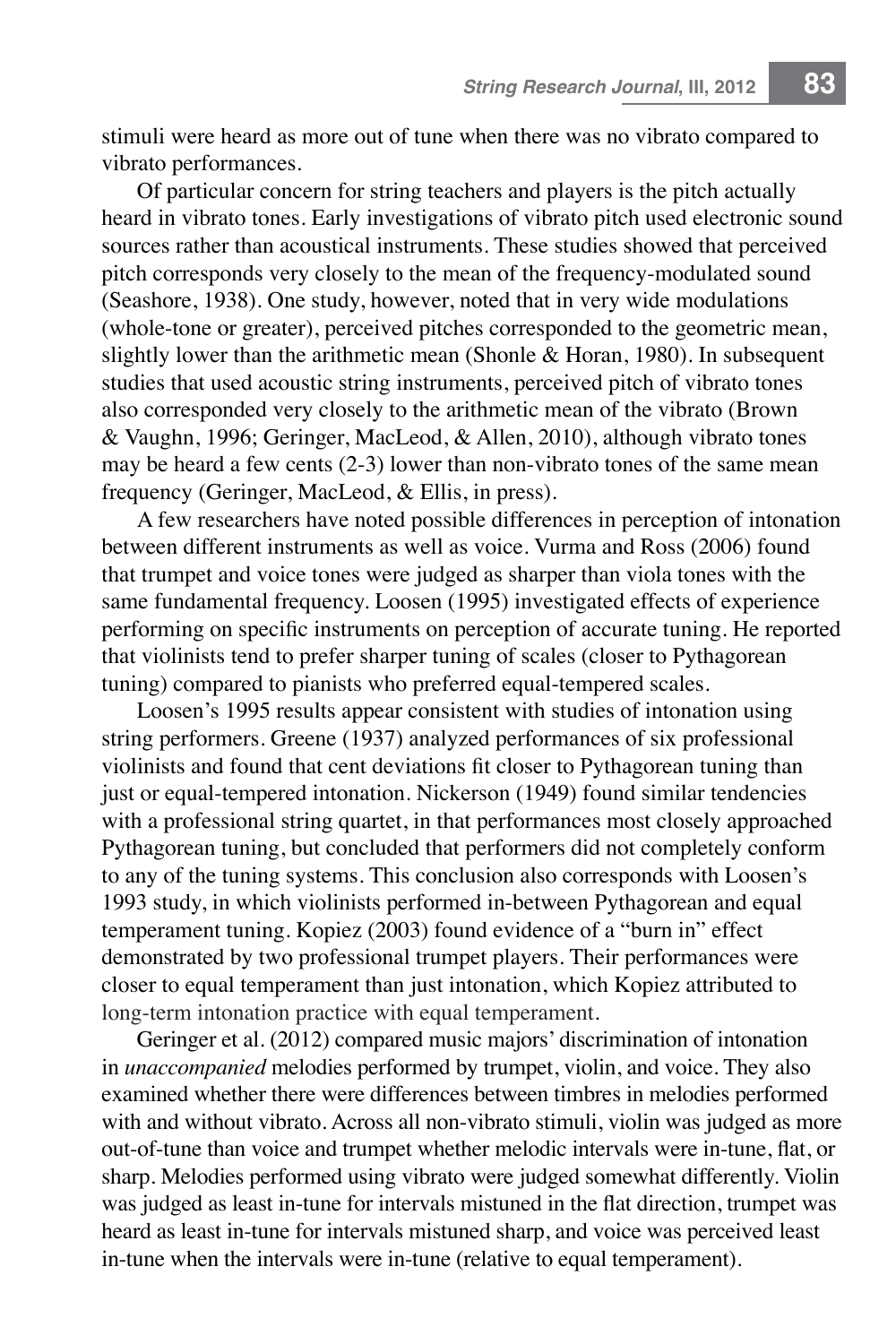We designed the present study to investigate listener perception of intonation in *accompanied* solo performances of trumpet, voice, and violin. We were particularly interested in whether young string instrumentalists would judge intonation errors of equal magnitude in the three types of stimuli as equivalent or different in degree of mistuning. Given that investigators have found effects of specific instrumental experience on both performance and perception of intonation, we thought that perhaps string players' experience in listening to violin intonation would facilitate a heightened acuity to intonation errors in violin performances compared to voice and trumpet performances. On the other hand, since vibrato in trumpet is minimal, especially compared to the magnitude of frequency modulation in voice and violin, perhaps listeners would hear intonation errors in trumpet more readily. Specifically we asked whether middle and high school string players would judge the intonation in melodies differently between trumpet, violin, and voice soloists when performances of soloists were in-tune, sharp, or flat relative to the piano accompaniment.

# **Method**

# *Participants*

Participants in the study were 71 middle- and high-school string players (ages 12 - 17). These students were recruited during a summer music camp in a large school of music in the southeastern United States. All had studied with private teachers a minimum of three years and were considered at or above appropriate performance level for their age. There were 39 females, and 32 males. The sample included 35 violinists, 16 violists, 13 cellists, and 7 double bassists.

# *Preparation of Stimuli*

We recorded trumpet, voice, and violin performances of the first 23 measures of *"Ave Maria"* (Bach/Gounod) accompanied by piano. We chose this piece because it has sustained notes, legato articulations, and clearly defined phrases. Sustained notes were important to facilitate listeners' perception of intonation. Recordings of the piano accompaniment were made in a large piano teaching studio with a Steinway B (7-foot) grand*.* The accompaniment was performed by a professional pianist, and was recorded in three different keys  $(D, E^{\flat})$ , and F major) as appropriate for the soloist recordings and to prevent listeners from accommodating to a single tonic when making intonation judgments. We analyzed the piano notes that were used in accompanying the excerpt in all three keys and found that frequencies conformed to standard tuning practices in equal temperament relative to  $A_4$  = 440 Hz ( $\pm$  5 cents in the middle range). Recording equipment for both the accompaniment and solo performances included two AKG C1000S condenser microphones and a Tascam HD-P2 digital audio recorder. All performances were recorded at a sampling frequency of 48 kHz with 24-bit resolution.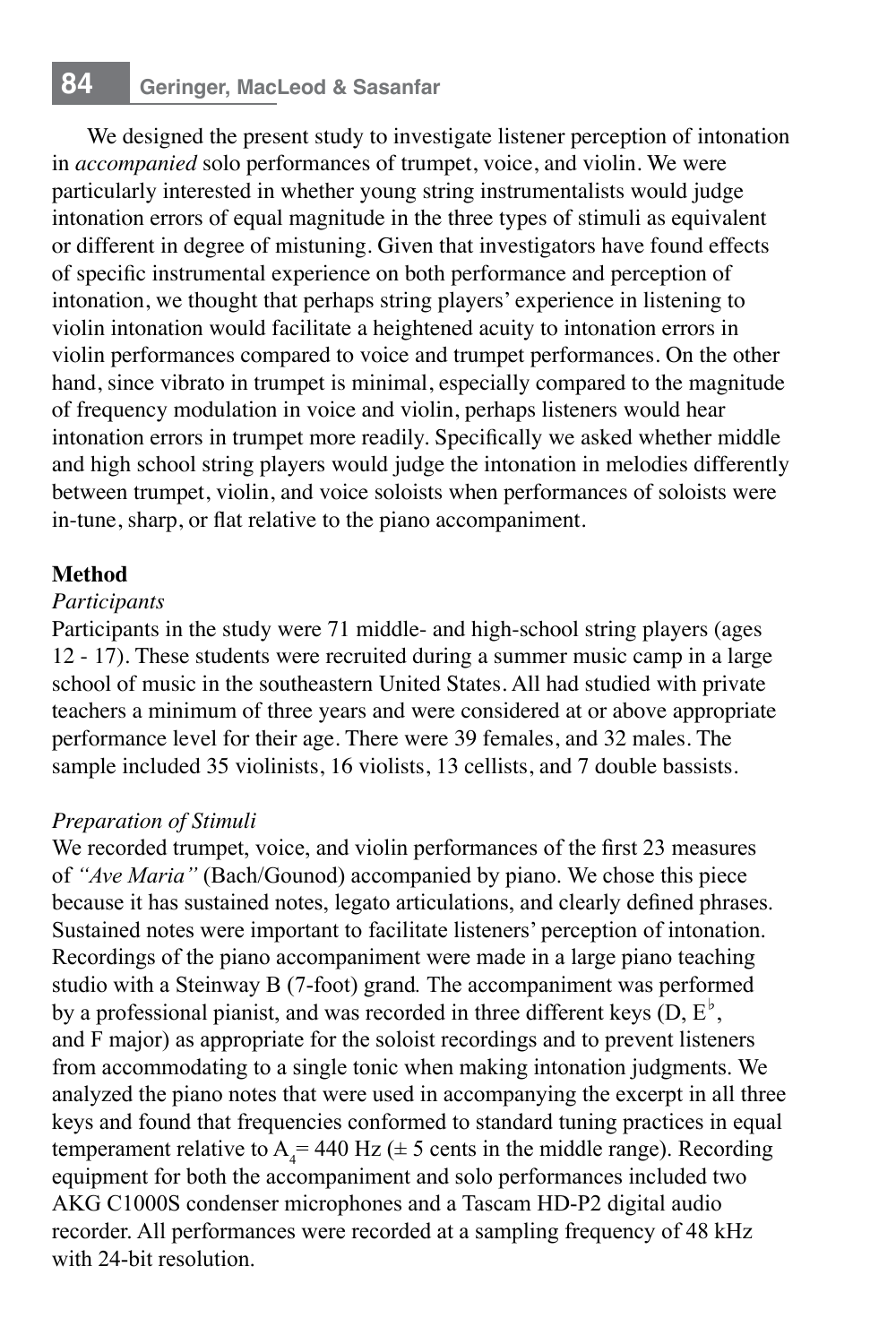Soloist performances were recorded in a studio designed for recording small ensembles and solo performers. Performers were brought to the recording room individually and were given time to warm-up, accommodate to the room acoustics, and become familiar with the procedures. The pre-recorded piano accompaniment was presented to performers by means of headphones, so that the solo performances could be recorded in isolation from the accompaniment. The three soloists were professional performers and were chosen on the basis of their known ability to perform with excellent intonation. The violinist performed the excerpt in the key of D major, the trumpeter in (concert)  $E<sup>b</sup>$  major, and the soprano vocalist in F major. All three performers made multiple recordings until both they and we were satisfied with the performance, particularly regarding intonation.

All recordings were transferred digitally to computer and the intonation of the performances was analyzed using Praat (Boersma & Weenink, 2010). Performances that conformed the most to the tuning of the piano were identified. We then edited the selected sound files with Adobe Audition (*v.* 4.0) and Auto-Tune (*v.* 7.09) software, in order to produce versions that contained pitches deviating no more than five cents from equal temperament. These versions were used as the master files for subsequent sound editing.

In order to provide contrast with the "in-tune" condition, we altered overall levels of intonation across 4-6 measure sections of the excerpt. The original four-measure piano introduction was truncated to two measures. The initial four measures of each solo performance (originally measures 5-8 of the piece) were always "in-tune," that is, not altered from the corrected master performance. This provided a model of what constituted "in-tune" for participants. Subsequent sections of the excerpt (measures 9-12, 13-17, and 18-23) were altered in the overall pitch levels of the soloists so that the sections as a whole were 10, 20, or 30 cents sharp, or 10, 20, or 30 cents flat, respectively, relative to the accompaniment. This was accomplished with Adobe Audition (*v.* 4.0) software. None of the examples contained both sharp and flat deviations; examples either remained unaltered (in-tune) throughout all measures, or became progressively sharper or flatter (in 10 cent increments for each section) through the excerpt. Each of the examples consisted of four sections, the first section of four measures was always "in-tune." The subsequent three sections remained in-tune or were  $\pm$  10 cents,  $\pm$  20 cents, or  $\pm$  30 cents relative to the accompaniment. A total of nine experimental examples were created, three for each instrument: one that remained unaltered, one that became progressively sharper, and one that became gradually flatter.

#### *Procedures*

The experimental examples were transferred to compact disc and presented in counterbalanced order to listeners using loudspeakers (M-Audio Studiophile AV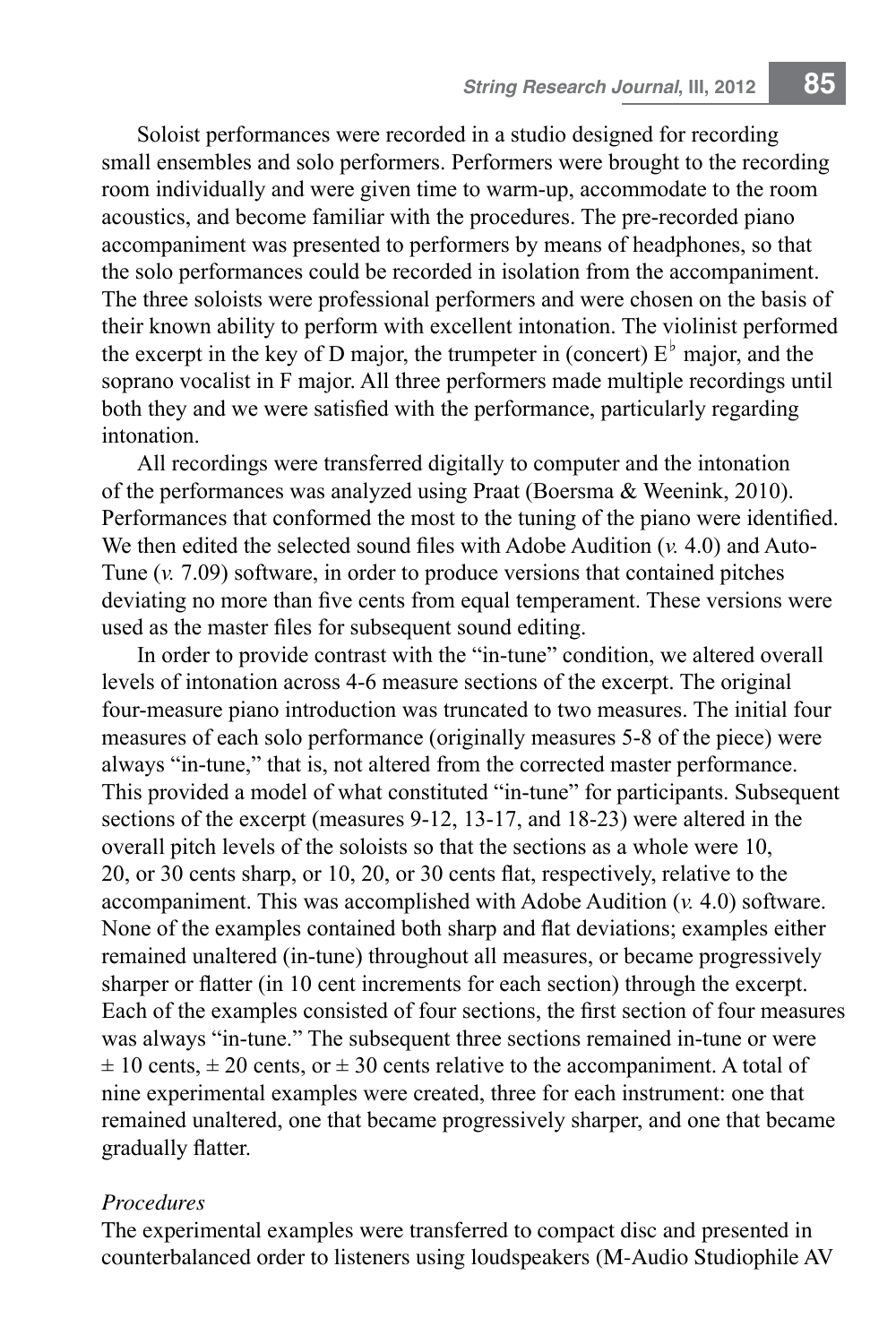40). A prepared response sheet asked participants to indicate their instrument and their gender and provided instructions for the listening task:

*Please use the following rating scale for all examples, and CIRCLE ONE number that corresponds to your perception of intonation between the soloist and the accompanist FOR THAT SECTION OF THE EXCERPT. You will rate 3 sections for each excerpt. You do not rate the first section (it has no numbers beneath the notation), because it will always be in-tune. The other 3 sections could be in-tune, or any degree of out-of-tune. First, we will do a practice example to make sure that you understand the directions.*

We used an 11-point rating scale, anchored with the words, "Very In-tune" at the low point of the rating scale (0), "Out-of-Tune" at the midpoint (5) and "Extremely Out-of-Tune" at the high point (10). Listeners were reminded to rate the intonation across the section and not to rate individual notes. A practice example (violin soloist playing in a different key) was provided at the beginning of the listening task, to allow participants to hear the excerpt and ask questions prior to the experimental examples. Each example on the response sheet consisted of the notated solo melody line for measures 5-23 (all shown in C major), with clear markers between the three sections with the rating scales provided: one rating scale each for measures 9-12, 13-17, and 18-23.

## **Results**

Raw data consisted of listener ratings of intonation between the soloist and the accompanist. Table 1 presents the mean ratings for the three instruments across the three conditions of intonation change. When the intonation was not altered, that is, when the entire example was heard with good intonation, the overall mean was 1.64. Ratings showed little difference between instruments with voice being rated as the most in-tune  $(M = 1.40)$ . Standard deviations were also consistent, ranging from 1.45 to 1.68. When the intonation was altered in the sharp direction, the violin was rated as the most out-of-tune  $(M = 3.80)$  with the highest standard deviation (1.84), followed by the trumpet (*M* = 2.57) and voice (*M* = 2.16). Alterations in the flat direction also resulted in the violin being rated the most out-of-tune ( $M = 2.96$ ), although trumpet ( $M = 2.66$ ) and voice ( $M =$ 2.63) were rated as only slightly more in-tune.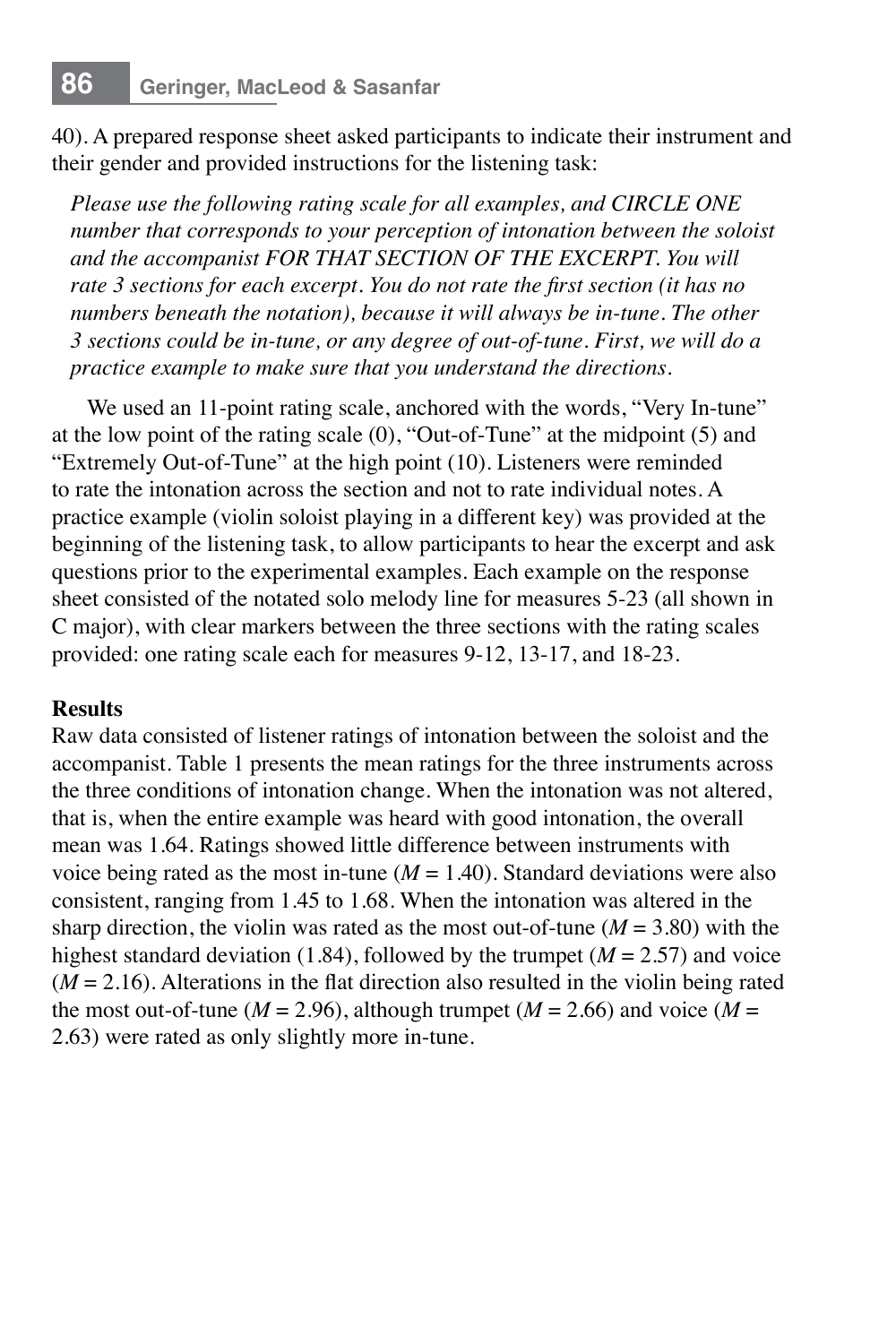### **Table 1**

*Means of Judged Intonation for the Three Soloists across the Direction of Change*

| Direction of Change    | Trumpet | Voice | Violin |
|------------------------|---------|-------|--------|
| No Change              | 1.72    | 1.40  | 1.81   |
| <b>Sharp Direction</b> | 2.57    | 2.16  | 3.80   |
| <b>Flat Direction</b>  | 2.66    | 2.63  | 2.96   |

*Note.* Standard Deviations ranged from 1.45 to 1.84.

Table 2 displays mean ratings for the magnitude of alterations. In the unaltered condition, the three sections were rated similarly, though there was a slight increase in mean ratings from the first to the third section (1.57 to 1.71). Ratings in response to alterations in the sharp direction increased from a mean of 1.87 at 10 cents sharp, to 3.99 at 30 cents sharp. Changes in the flat direction were rated as more in-tune at 10 cents  $(M = 2.05)$  than at 20 cents  $(M = 2.51)$  and 30 cents (*M* = 3.70). Standard deviations ranged from 1.51 to 1.76.

## **Table 2**

*Means of Judged Intonation for the Magnitude of Deviation across the Direction of Change*

| Direction of Change                                  | 10 Cents | 20 Cents | 30 Cents |
|------------------------------------------------------|----------|----------|----------|
| No Change (the 3<br>unaltered sections are<br>shown) | 1.57     | 1.65     | 1.71     |
| <b>Sharp Direction</b>                               | 1.87     | 2.38     | 3.99     |
| <b>Flat Direction</b>                                | 2.05     | 2.51     | 3.70     |

*Note.* Standard Deviations ranged from 1.51 to 1.76.

We used an alpha level of .01 for all statistical comparisons. Preliminary analysis showed that there was no statistical difference between female and male listeners  $(F < 1)$  or between the string instrument groups represented  $(F < 1)$ , nor did these factors evidence interaction with other variables in the study. There was a violation of the sphericity assumption for the direction of change variable  $(p < .01)$ ; therefore we utilized a multivariate analysis of variance with the three directions as the variates (sharp, flat, and no change). Within subject variables were the three stimulus instruments (trumpet, violin, and voice) and the three magnitudes of change (10, 20, and 30 cents). Significant multivariate main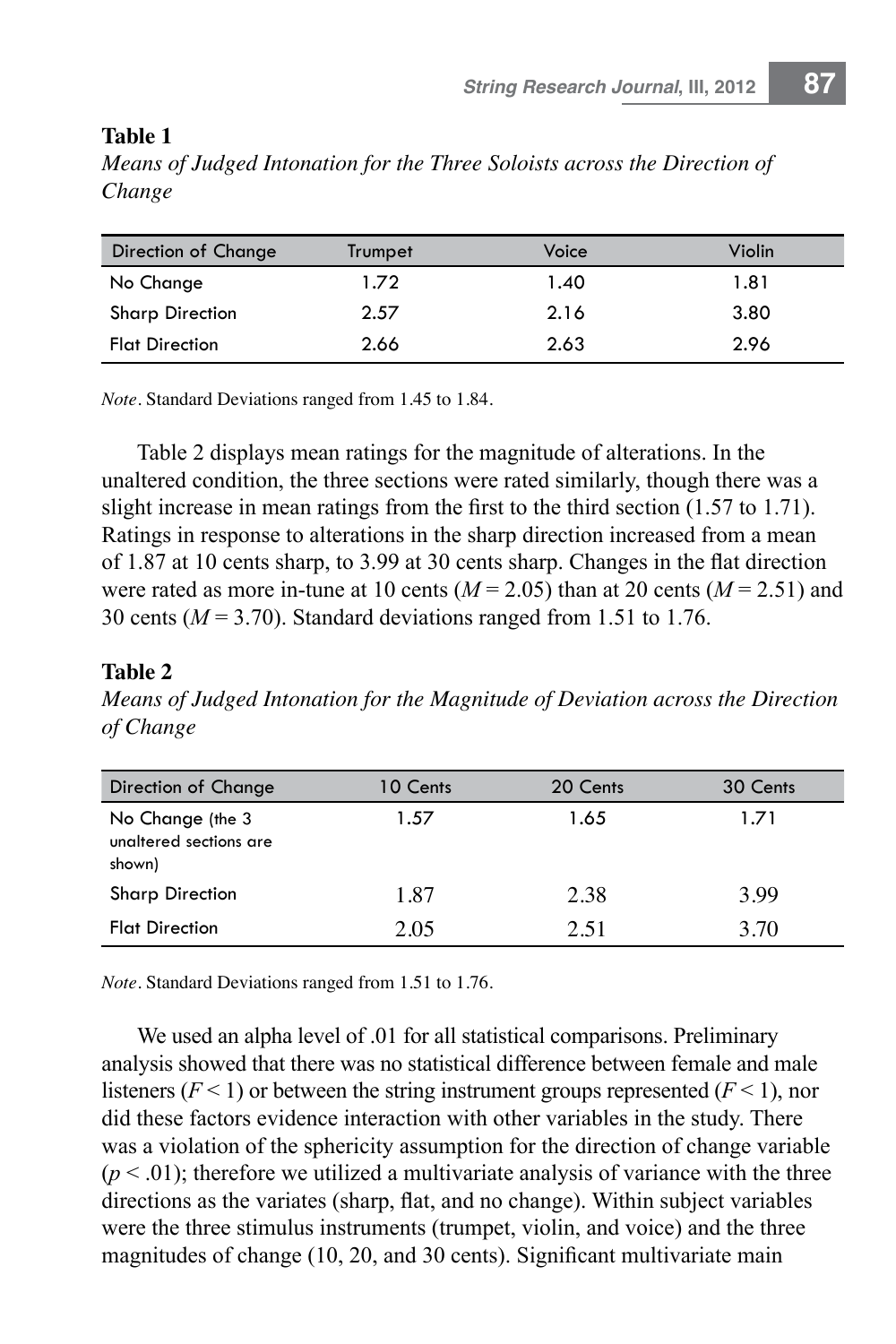effects ( $p < .001$ ) were found for both the stimulus instruments and change magnitudes. However, the multivariate interaction between the two was also significant,  $F(12, 840) = 11.26$ ,  $p < .001$ ,  $\eta_p^2 = .12$ . Subsequent univariate analyses of this interaction (alpha levels were adjusted for multiple comparisons) showed no significant differences in the no change measure,  $F(4, 280) = 2.90$ , *p* > .02. Significant interaction effects between the three instruments and the magnitude of change were found for the sharp direction alterations,  $F(4, 280) =$ 18.73,  $p < .001$ ,  $\eta^2 = .21$ , and for flat direction changes,  $F(4, 280) = 19.23$ ,  $p <$ .001,  $\eta_p^2 = 0.22$ .

The interactions are illustrated in Figures 1-3. Figure 1 demonstrates the no-change conditions, and reveals that intonation ratings for the trumpet, voice, and violin stimuli were similar across the segments. In the first two segments sampled, the voice was rated as slightly more in-tune than the violin and trumpet. Figure 2 depicts the sharp alteration conditions and indicates that the violin was heard as the most out-of-tune consistently at all three of the change magnitudes. Trumpet and voice stimuli were perceived similarly at 10 cents and 20 cents, but at 30 cents the trumpet was rated as more out-of-tune than the voice. Differences between voice and violin were almost three full points on the rating scale for the segment that was 30 cents sharp.

Ratings for alterations in the flat direction are displayed in Figure 3. It can be seen that at 10 cents and 20 cents mistuning, differences between the stimuli were small, with trumpet, then violin, then voice rated as the most in-tune. For the sections with alterations of 30 cents flat, however, the violin was rated the most out-of-tune, followed by trumpet and voice. Differences between violin and the other two stimuli were not as large in flat alterations compared to sharp alterations.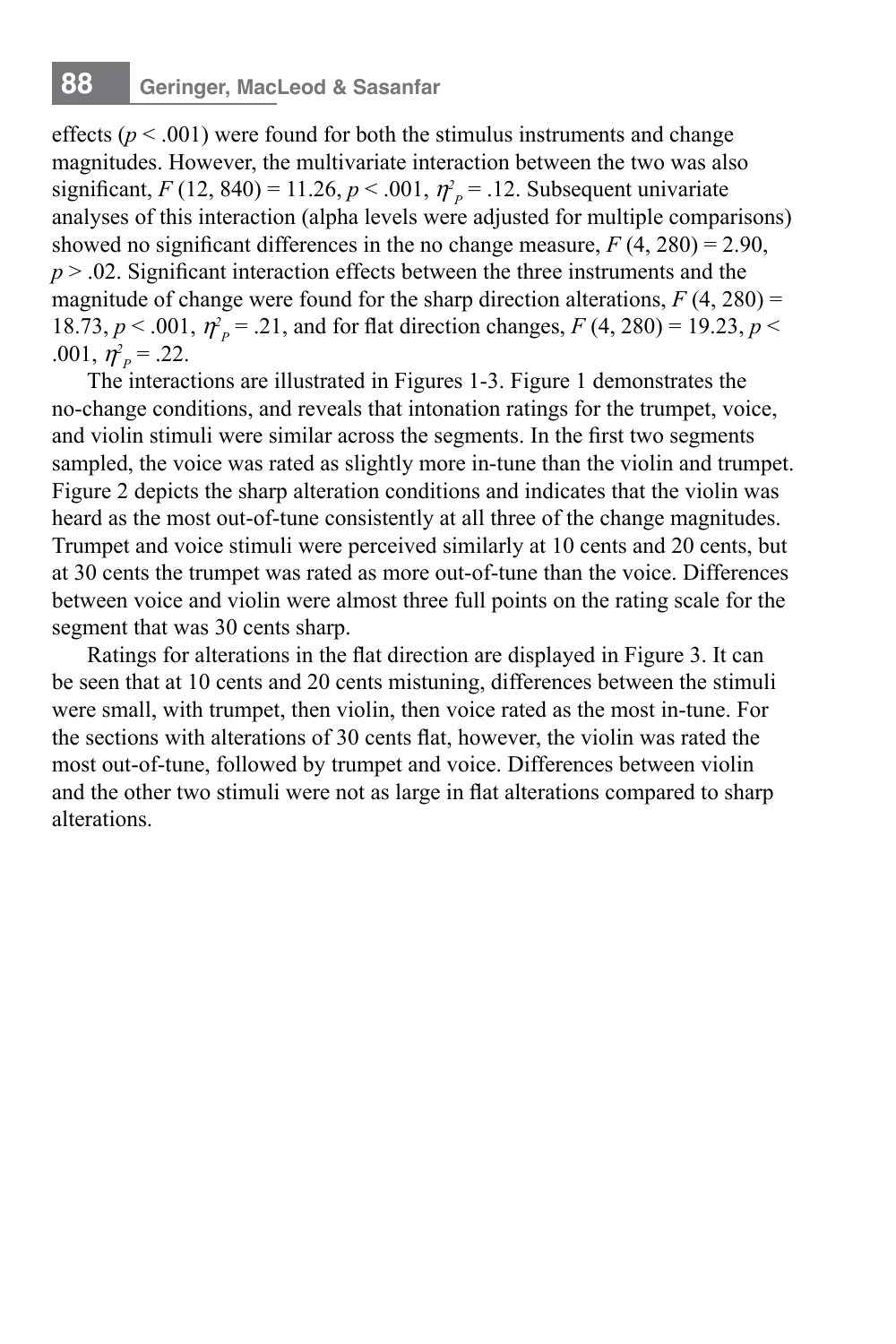

Figure 1. Mean intonation ratings for the three instruments in the no-change condition.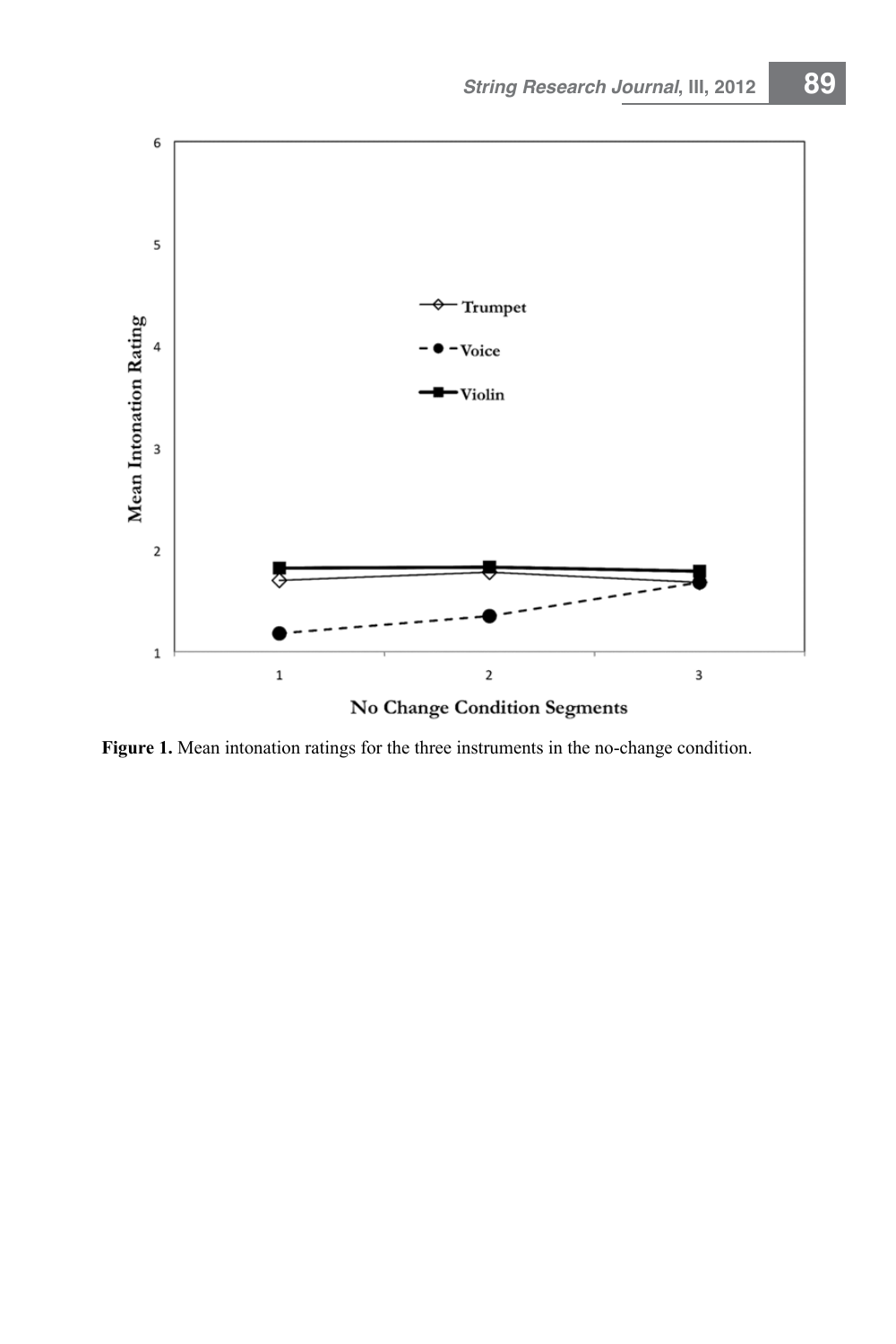# **90 Geringer, MacLeod & Sasanfar**



**Figure 2.** Mean intonation ratings for the three instruments in the sharp change condition.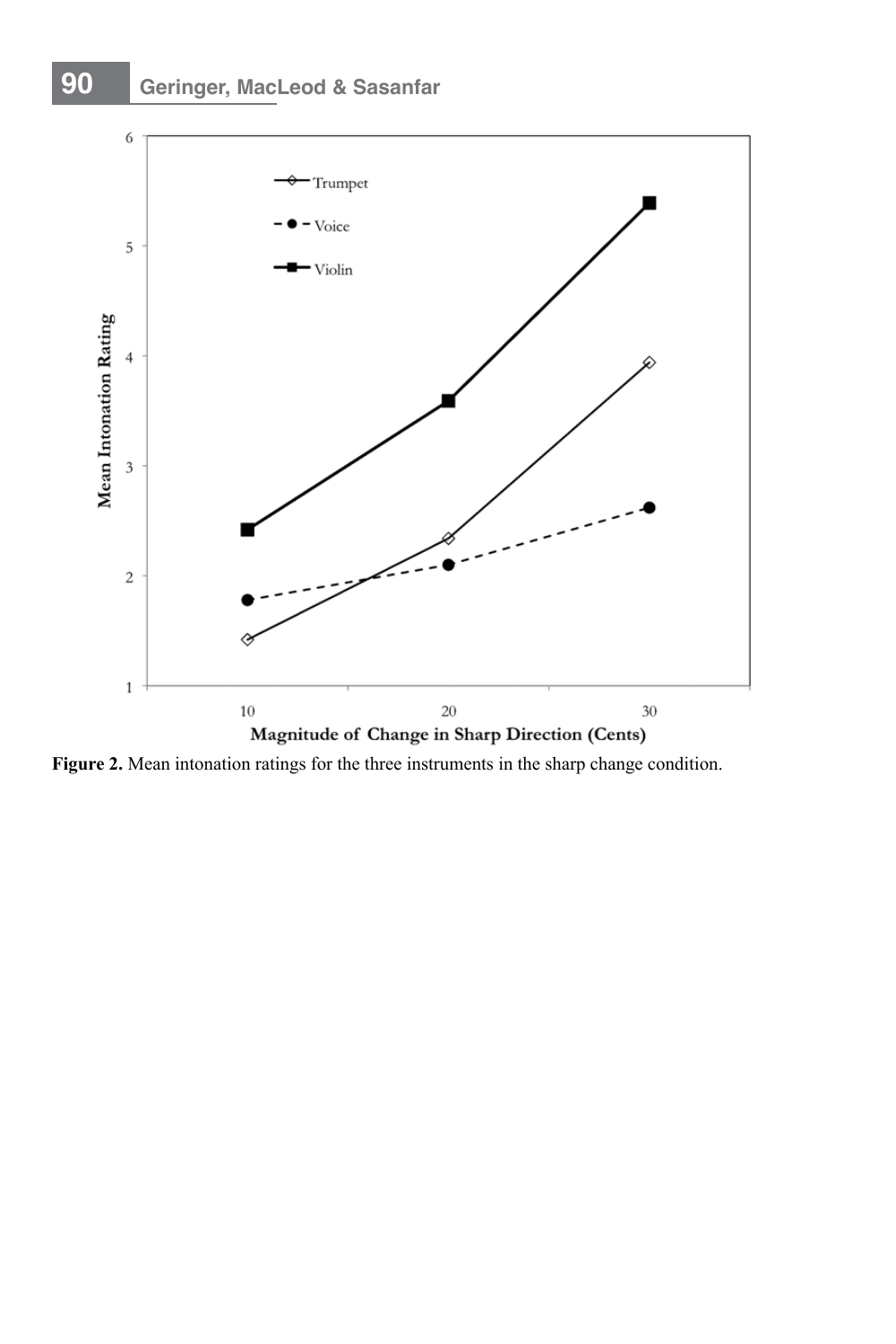

**Figure 3.** Mean intonation ratings for the three instruments in the flat change condition.

#### **Discussion**

The present study was designed to investigate young string players' perception of intonation in accompanied solo performances of trumpet, voice, and violin. We were interested in whether string instrumentalists would judge intonation errors of equal magnitude in the three types of performances as equivalent or different in magnitude of mistuning. When the example was presented with good intonation, there was little difference between the two instruments and voice. However, violin performances were judged as most out-of-tune for all three levels of deviation (10, 20, and 30 cents) in the sharp direction compared to the voice and trumpet performance excerpts. Violin excerpts were also rated as most out-of-tune for the largest magnitude of mistuning (30 cents) in the flat direction, but was judged similar to voice and trumpet for the smaller flat deviations (10 and 20 cents).

Participants in this study were middle and high school age string players and both experience level and primary instrument may have impacted their judgment of intonation. It is possible that the students were more discriminating or critical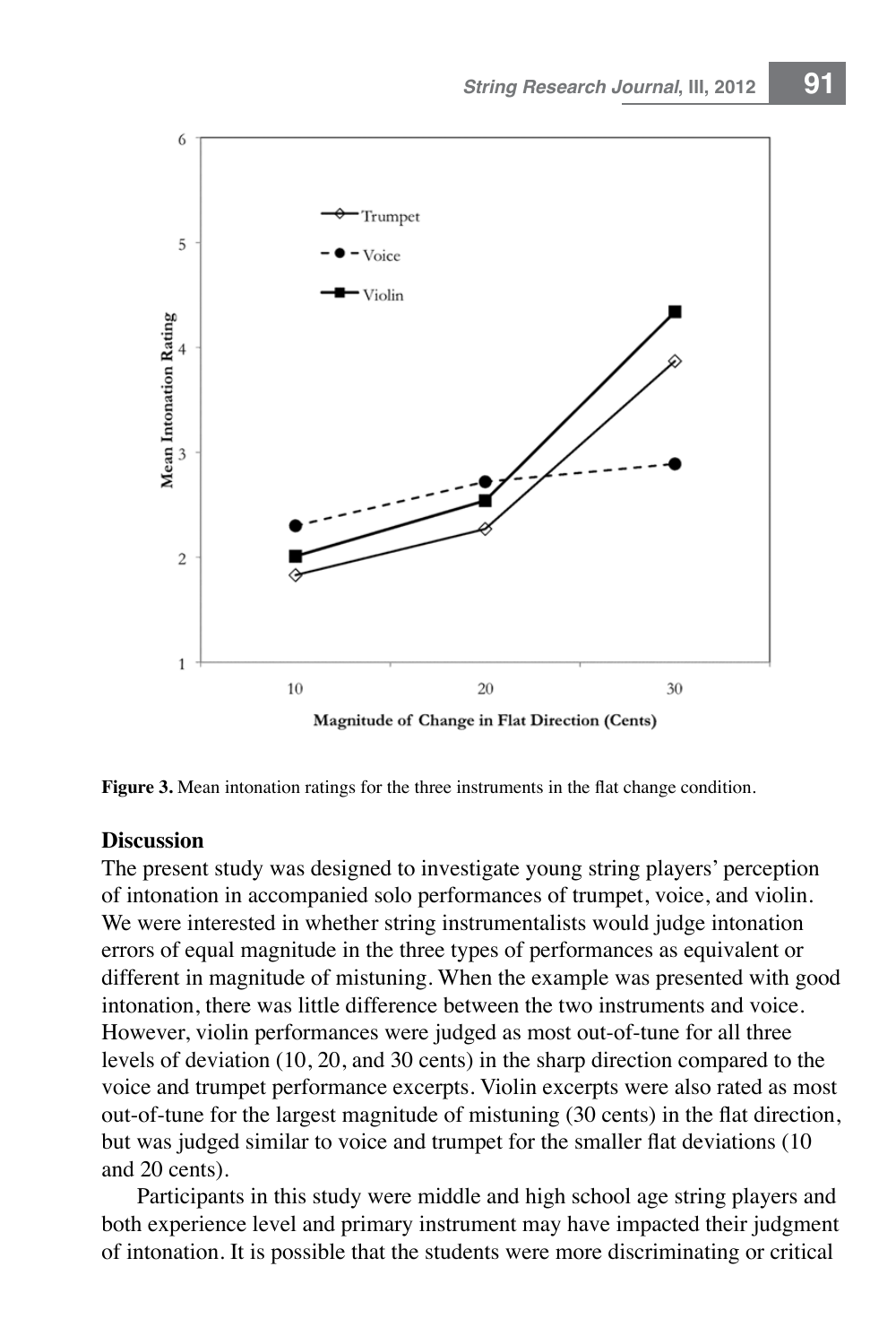with respect to the violin excerpts compared to trumpet and voice excerpts because they were more familiar with the timbre of string instruments and/or more critical of instruments that are the same (about half of the participants were violinists) or similar to the instrument that they study.

Overall, the participants judged each excerpt as more out-of-tune as the excerpt progressed. Participants correctly identified the excerpts as being more out-of-tune during the portions of the excerpts that were 30 cents sharp or flat compared to the excerpts that deviated by 10 and 20 cents. Mean intonation perception for the 10 cent deviations were not very different from in-tune stimuli indicating that within a musical context, this magnitude of change may be near or within the discrimination threshold for these listeners. This response pattern provides a degree of authenticity to the stimuli since larger deviations were judged as progressively more out-of-tune than the smaller magnitudes of deviation. It should be noted that these relatively young students may have perceived examples as out-of-tune at least in part because their attention was directed to intonation. It is possible that merely suggesting that a passage may be out-of-tune caused the participants to be highly sensitive to intonation. It is also possible that equal temperament tuning itself may not be heard as "in-tune" for one or more of the instruments in this study (*cf*., review of literature). Variations in individuals' concepts of "in-tune" may partially account for some in-tune excerpts to be judged as slightly out-of-tune and, further, why violin, voice, and trumpet were judged differently across the various magnitudes of deviation.

Previous research has found greater listener acuity in detecting intonation errors that were flat compared to sharp (e.g., Geringer & Madsen, 1987; Madsen, Edmonson, & Madsen, 1969). Participants in this study rated the flat deviations as more out-of-tune for excerpts that were 10 and 20 cents flat compared to the excerpts that were 10 and 20 cents sharp. However, participants rated the 30 cent sharp intonation excerpts as slightly more out-of-tune than the 30 cent flat excerpts. This appears to be due primarily to the perception of intonation in the violin excerpt: Students perceived the sharp violin performance as being much more sharp and out-of-tune than the corresponding voice and trumpet excerpts. The piano accompaniment in the recordings, which was not altered from the original tuning, provided a harmonic foundation for the melody and likely assisted the participants in perceiving the intonation alterations of the soloists that gradually increased in magnitude. Further research that investigates pitch perception in various contexts (melodic as well as harmonic intonation) might clarify some of the differences found in this study. A number of other possibilities may be addressed as well: Perhaps participants perceived a difference in intonation between the three instruments because the timbre of the instrument affected their perceptions. It is possible that the participants' primary instrument and experience level affected their intonation judgment. More advanced musicians may perceive intonation differently.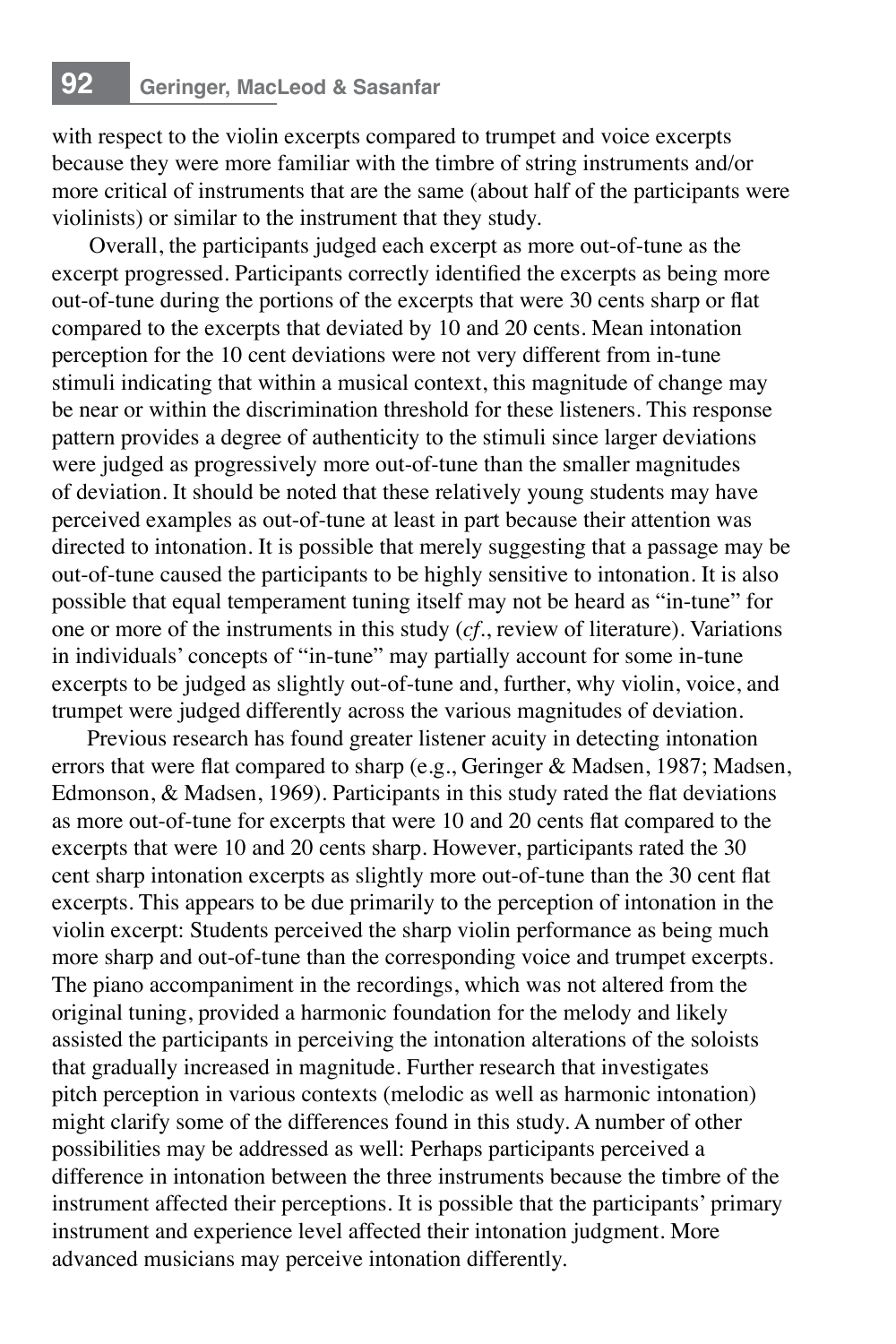The results of this study should not be generalized outside the context of middle and high school string musicians. Further research should investigate pitch perception of more advanced instrumentalists in a comparative way between stimuli, as well as a broader range of instrumentalists before conclusions regarding possible differences between instruments can be drawn. Differences may exist with other timbres and/or tessitura, such as cello, viola, trombone, or male voice. A number of other related questions seem important in this line of research: How do listeners of other music backgrounds perceive intonation deviations? Are trumpeters more sensitive to trumpet intonation, and vocalists to intonation of singers and so on? Are musicians with more advanced training than these participants sensitive to intonation more equitably across soloists? Are judgments of pianists and other instruments with fixed pitch less sensitive to differences between soloists? What role does the type and extent of vibrato play in discrimination of intonation? Further research that addresses questions such as these seems essential to help in understanding this important area of music performance and teaching.

#### **References**

- Boersma, P., & Weenink, D. (2010). Praat: Doing phonetics by computer (Version 5.1.06) [Computer program]. Retrieved September 26, 2010, from http://www.praat.org/
- Brittin, R. V. (1993). Effects of upper and lower-register accompaniment on intonation. *Journal of Band Research, 29*, 43-50.
- Brown, J. C., & Vaughn, K. V. (1996). Pitch center of stringed instrument vibrato tones. *Journal of the Acoustical Society of America, 100,* 1728-1735.
- Byo, J. L., Schlegel, A. L., & Clark, N. A. (2011). Effects of stimulus octave and timbre on the tuning accuracy of secondary school instrumentalists. *Journal of Research in Music Education, 58*, 316-328.
- Crider, P. (1990). Teaching intonation to beginners. *The Instrumentalist, 45*(3), 64-66.
- Duke, R. A. (1985). Wind instrumentalists' intonational performance of selected musical intervals. *Journal of Research in Music Education, 33*, 101-111.
- Ely, M. C. (1992). Effects of timbre on college woodwind players' intonation performance and perception. *Journal of Research in Music Education, 40*, 158-167.
- Geringer, J. M. (1976). Tuning preferences in recorded orchestral music. *Journal of Research in Music Education, 24*, 169-176.
- Geringer, J. M. (1978). Intonational performance and perception of ascending scalar patterns. *Journal of Research in Music Education, 26,* 32-40.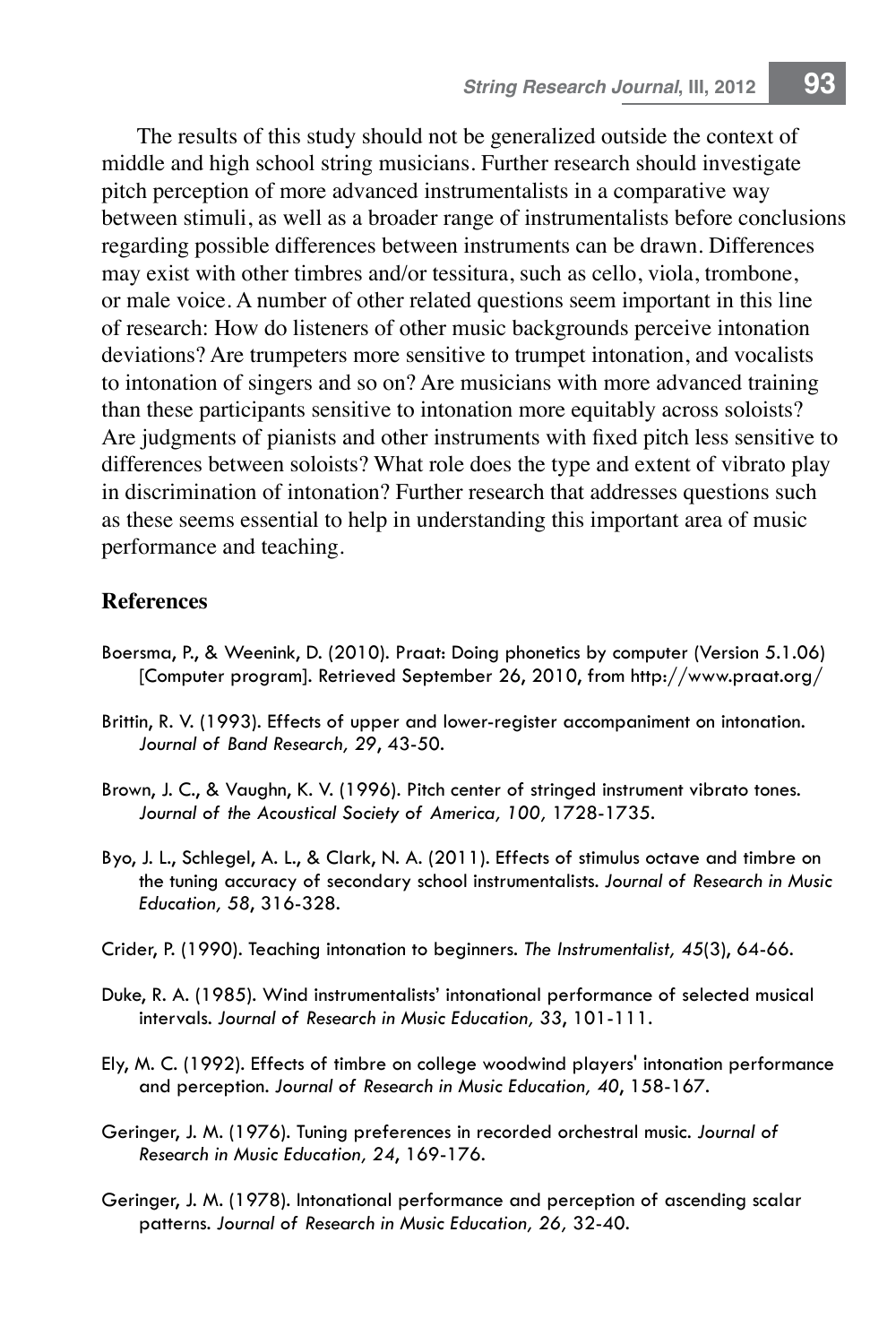- Geringer, J. M. (1983). The relationship of pitch-matching and pitch-discrimination abilities of pre-school and fourth-grade students. *Journal of Research in Music Education*, *31*, 93-99.
- Geringer, J. M., MacLeod, R. B., & Allen, M. L. (2010). Perceived pitch of violin and cello vibrato tones among music majors. *Journal of Research in Music Education, 57*, 351- 363.
- Geringer, J. M., MacLeod, R. B., & Ellis, J. C. (in press). Two Studies of Pitch in String Instrument Vibrato: Perception and Pitch Matching Responses of University and High School String Players. *International Journal of Music Education: Research*.
- Geringer, J. M., MacLeod, R. B., Madsen, C. K., & Napoles, J. (July, 2012). Musicians' perception of melodic intonation in performances with and without vibrato. Paper presented at the 12th International Conference on Music Perception and Cognition, Thessaloniki, Greece.
- Geringer, J. M., & Madsen, C. K. (1981). Verbal and operant discrimination/preference for tone quality and intonation. *Psychology of Music, 9*, 26-30.
- Geringer, J. M., & Madsen, C. K. (1984). Pitch and tempo discrimination in recorded orchestral music among musicians and nonmusicians. *Journal of Research in Music Education, 32*, 195-204.
- Geringer, J. M., & Madsen, C. K. (1987). Programmatic research in music: Perception and performance of intonation. In C. K. Madsen & C. K. Prickett (Eds.), *Applications of research in music behavior* (pp. 244-253). Tuscaloosa: University of Alabama Press.
- Geringer, J. M., & Madsen, C. K. (1989). Pitch and tone quality discrimination and preference: Evidence for a hierarchical model of musical elements. *Canadian Music Educator*: Special Research Edition, *30*, 29-38.
- Geringer, J. M., & Madsen, C. K. (1998). Musicians' ratings of good versus bad vocal and string performances. *Journal of Research in Music Education, 46,* 522-534.
- Geringer, J. M., Madsen, C. K., & Dunnigan, P. (2001). Trumpet tone quality versus intonation revisited: Two extensions. *Bulletin of the Council for Research in Music Education*, *148*, 65-76.
- Geringer, J. M., & Witt, A. (1985). An investigation of tuning performance and perception of string instrumentalists. *Bulletin of the Council for Research in Music Education, 85*, 90-101.
- Geringer, J. M., & Worthy, M. D. (1999). Effects of tone quality changes on intonation and tone quality ratings of high school and college instrumentalists. *Journal of Research in Music Education, 47,* 135-149.
- Greene, P. C. (1936). Violin performance with reference to tempered, natural, and Pythagorean intonation. In C. E. Seashore (Ed.), *Studies in the psychology of music, 4*  (pp. 232-251). Iowa City: University of Iowa.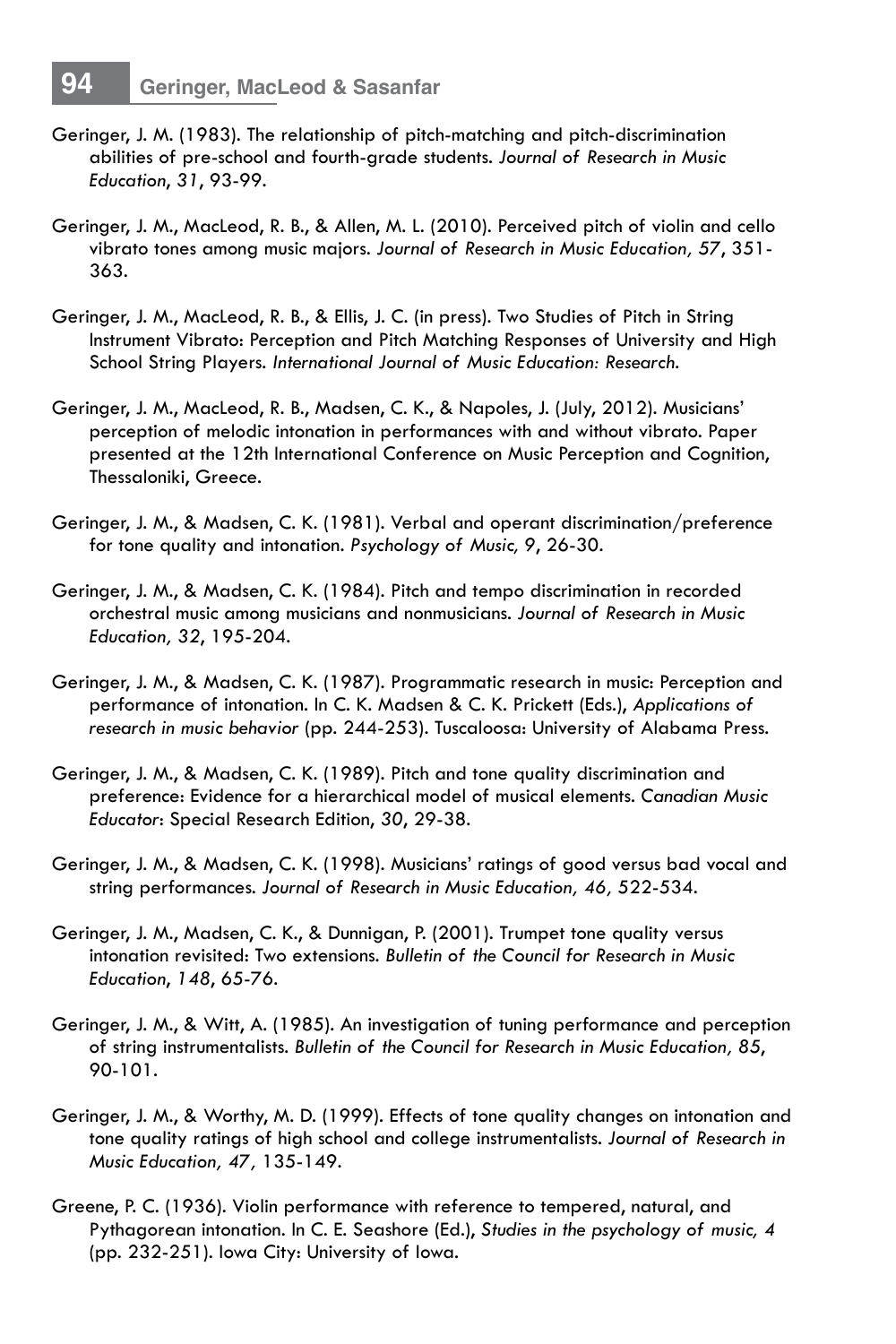- Greer, R. D. (1970). The effect of timbre on brass-wind intonation. *Experimental Research in Music: Studies in the Psychology of Music, 6,* 65-94.
- Kantorski, V. J. (1986). String instrument intonation in upper and lower registers: The effects of accompaniment. *Journal of Research in Music Education, 34*, 200-210.
- Kohut, D. (1973). *Instrumental music pedagogy.* Englewood Cliffs, NJ: Prentice-Hall, Inc.
- Kopiez, R. (2003). Intonation of harmonic intervals: Adaptability of expert musicians to equal temperament and just intonation. *Music Perception, 20,* 383-410.
- Loosen, F. (1993). Intonation of solo violin performance with reference to equally tempered, Pythagorean, and just intonations. *Journal of the Acoustical Society of America, 93,* 525-539*.*
- Loosen, F. (1995). The effect of musical experience on the conception of accurate tuning. *Music Perception, 12,* 291-306.
- Madsen, C. K. (1974). Sharpness and flatness in scalar vocal performance. *Science de l'Art: Scientific Aesthetics, 9,* 91-97.
- Madsen, C. K., Edmonson, F. A., & Madsen, C. H. (1969). Modulated frequency discrimination in relationship to age and musical training. *Journal of the Acoustical Society of America, 46,* 1468-1472.
- Madsen, C. K., & Geringer, J. M. (1976). Preferences for trumpet tone quality versus intonation. *Bulletin of the Council for Research in Music Education, 46,* 13-22.
- Madsen, C. K., & Geringer, J. M. (1981). Discrimination between tone quality and intonation in unaccompanied flute/oboe duets. *Journal of Research in Music Education, 29*, 305-313.
- Metfessel, M. (1932). The vibrato in artistic voices. In C. E. Seashore (Ed.), *The vibrato: Studies in the psychology of music* (pp. 14-117). Iowa City: University of Iowa.
- Morrison, S. J. (2000). Effect of melodic context, tuning behavior, and experience on the intonation accuracy of wind players. *Journal of Research in Music Education, 48*, 39- 51.
- Nickerson, J. F. (1949). Intonation of solo and ensemble performance of the same melody. *Journal of the Acoustical Society of America, 21,* 593-595*.*
- Salzberg, R. S. (1980). The effects of visual stimulus and instruction on intonation accuracy of string instrumentalists. *Psychology of Music, 8,* 42-49.
- Seashore, C. E. (1938). A musical ornament, the vibrato. In *Psychology of music* (pp. 33- 52). New York: McGraw-Hill.
- Shonle, J. I., & Horan, K. E. (1980). The pitch of vibrato tones. *Journal of the Acoustical Society of America, 67*, 246-252.